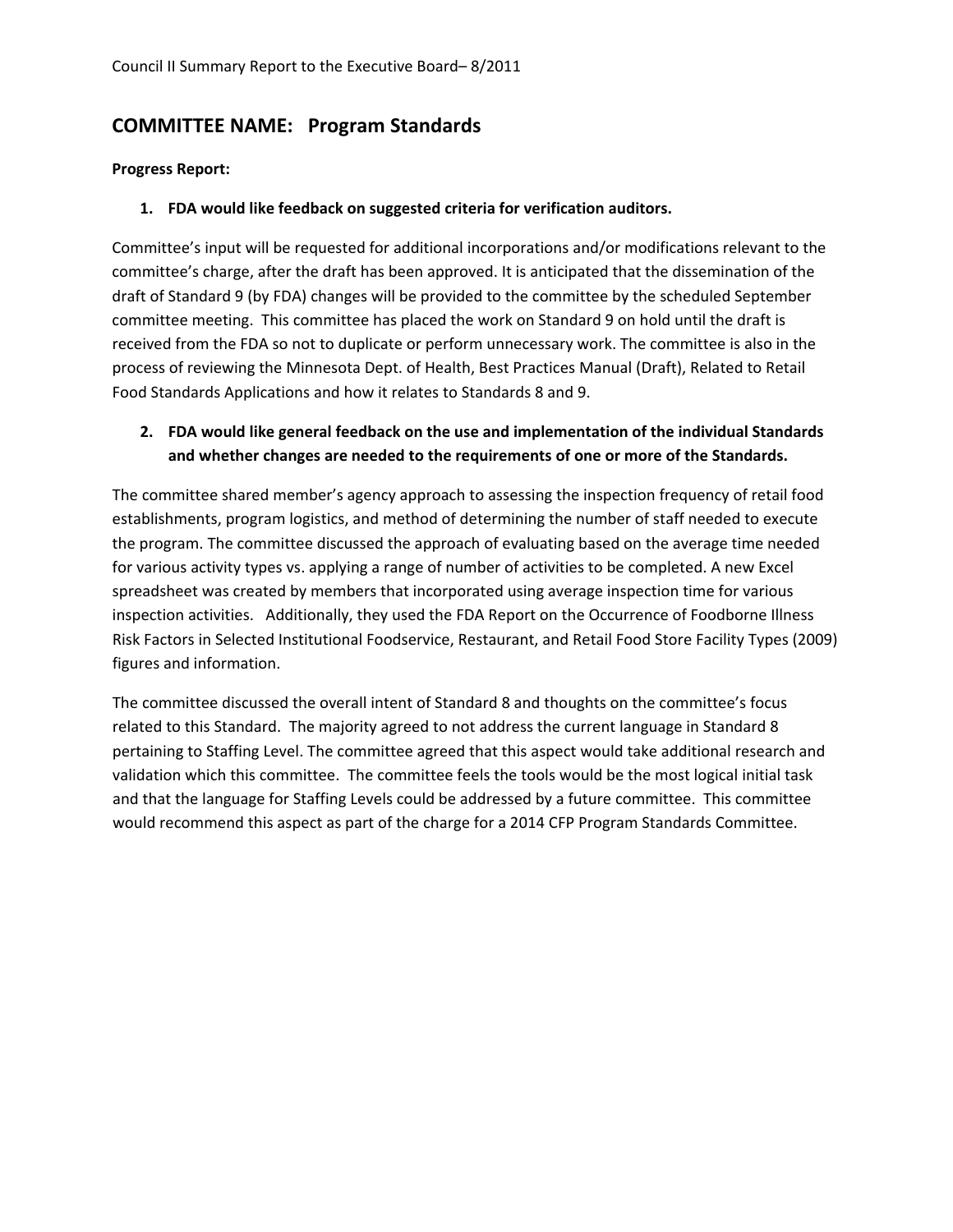## **COMMITTEE NAME: Inspections Form Scoring Committee**

### **PROGRESS REPORT:**

In 2010 original researcher from Loma Linda University withdrew their committed resources due to a downturn in the economy. Subsequent interviews with potential researchers from University of Minnesota School of Public Health, Kansas State University, and North Carolina State University determined that the committee charge was broad enough that it would be advantageous for multiple researchers to work together.

The original goal of developing a grant application for the National Institute of Food and Agriculture (NIFA) Integrated Research, Education, and Extension Competitive Grants Program – National Integrated Food Safety Initiative was abandoned due to researcher turnover in 2011. Instead of the grant the committee sourced volunteer research from Dr. Barbara Almanza from Purdue, Dr. Margaret Binkley from Ohio State University, and private industry consultants. The outcomes have been promising.

- A web-based database has been created to gather, report, and analyze the committee's information. The cost was absorbed through private donations, fundraisers, and volunteer programmers from graduate students.
- 75 unique health jurisdiction forms have been gathered for analysis.
- A list of conveniently accessed health jurisdiction reports has been organized on the database.
- The list of health department scoring systems organized by the size of a jurisdiction is 75% complete.
- The database has been program to normalize scores on percent of 100 as test. Once researchers determine the most successful method of reporting scores, that system will be utilized to normalize health jurisdiction scores.
- Approximately 100 standardized inspections have been completed comparing the scoring results of 5 different health jurisdiction inspections forms.

Scoring Committee Challenges:

- Creating and programming the database consumed many hours and most of the committee resources.
- Information gathering, in a non‐web based environment, allowed for inefficiencies when gathering the results from random locations across the country.
- Gathering the information while maintaining anonymity for the subject restaurants, could compromise the ability to report results.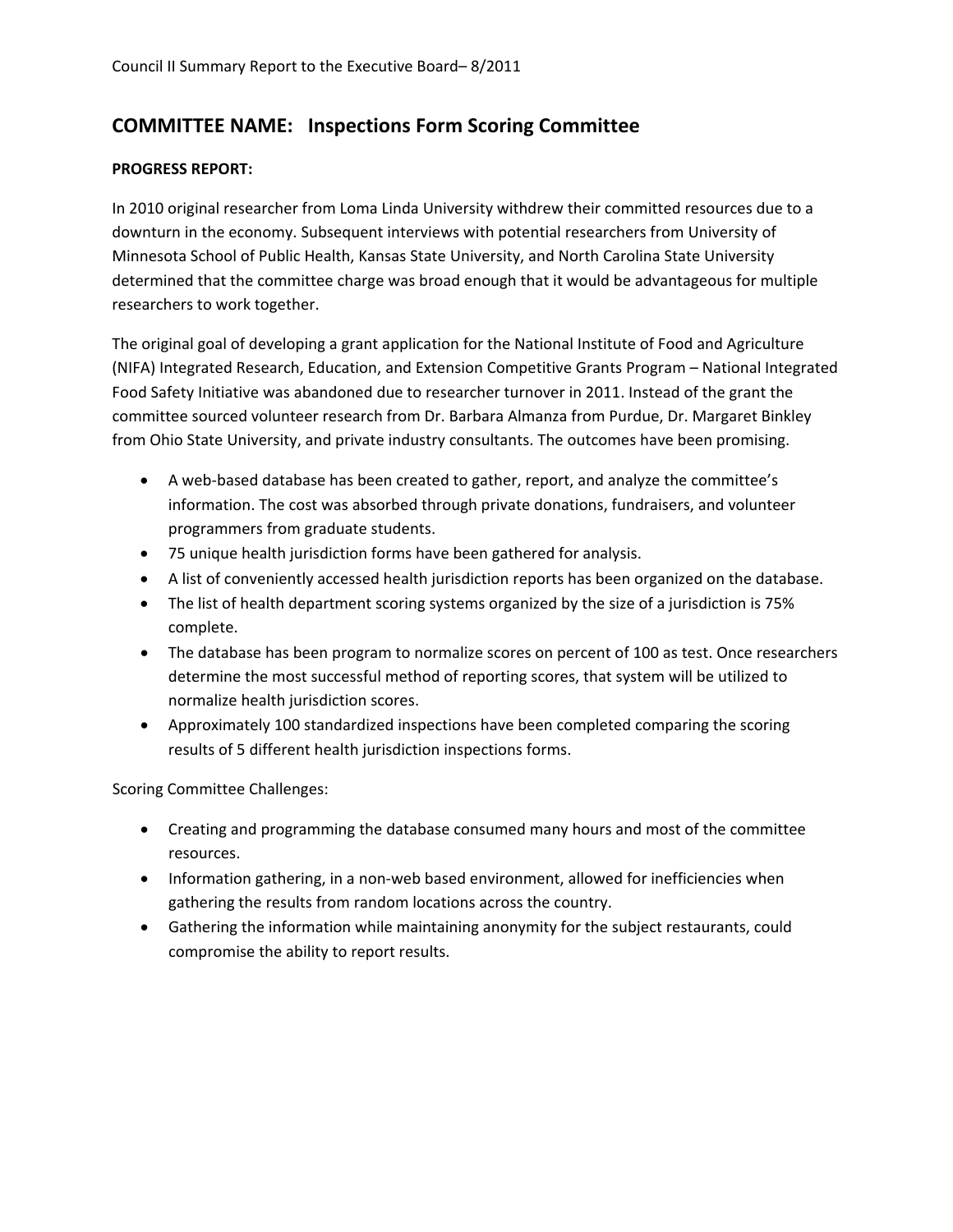# **COMMITTEE NAME: 2010 Certification of Food Safety Regulation Professionals**

Progress Report

- 1. Collaborate with the FDA Center for Food Safety and Applied Nutrition and the FDA Division of Human Resource Development.
- Questions have been developed and are ready to be sent out.
- The target group for the emailed questions will be the jurisdictions participating in the pilot projects.
- 2. Eliminate the potential redundancy of multiple verification tools (FDA Retail Food Level I Performance Audit and FDA Procedures for Standardization and Certification of Retail Food Inspection / Training Officers) utilized by FDA programs.
- A pilot project feedback form with a July 15 return date was reinforced on a conference call last week.
- Mid-August is anticipated for the completion of the report and Dr. McSwane will help compile the results so that the data can be analyzed and conclusions can be drawn.
- A connection between CFSAN and the committee needs to be established.
- Seventeen jurisdictions signed up to be a part of this pilot and fourteen were on the two conference calls last week.
	- o Preliminary indications seem to indicate the jurisdictions want to have the training tool as an Appendix to Standard 4.
	- o Suggested revisions to the tool are also anticipated
- 3. Collaborate with FDA, other federal agencies, professional and industry associations to research what criteria are currently being used to assess the education.
- Based on the above research, the work group will provide a recommendation to the Conference as to what actions/initiatives, if any, need to be undertaken to provide a national structure for ensuring that third party auditors possess the necessary knowledge, skills, and abilities to conduct retail food program compliance inspections.
- The survey questions have been finalized
- Attempting to get the survey out before the Fourth of July.
- 4. Evaluate and determine the best approaches to promoting awareness and implementation of the national training model contained in the CFP Field Training Manual and forms, Appendix B‐2, Standard 2.
- No registrations were received for the training workshop presented at the NEHA conference in Columbus, Ohio.
- Committee is developing questions for a short survey.